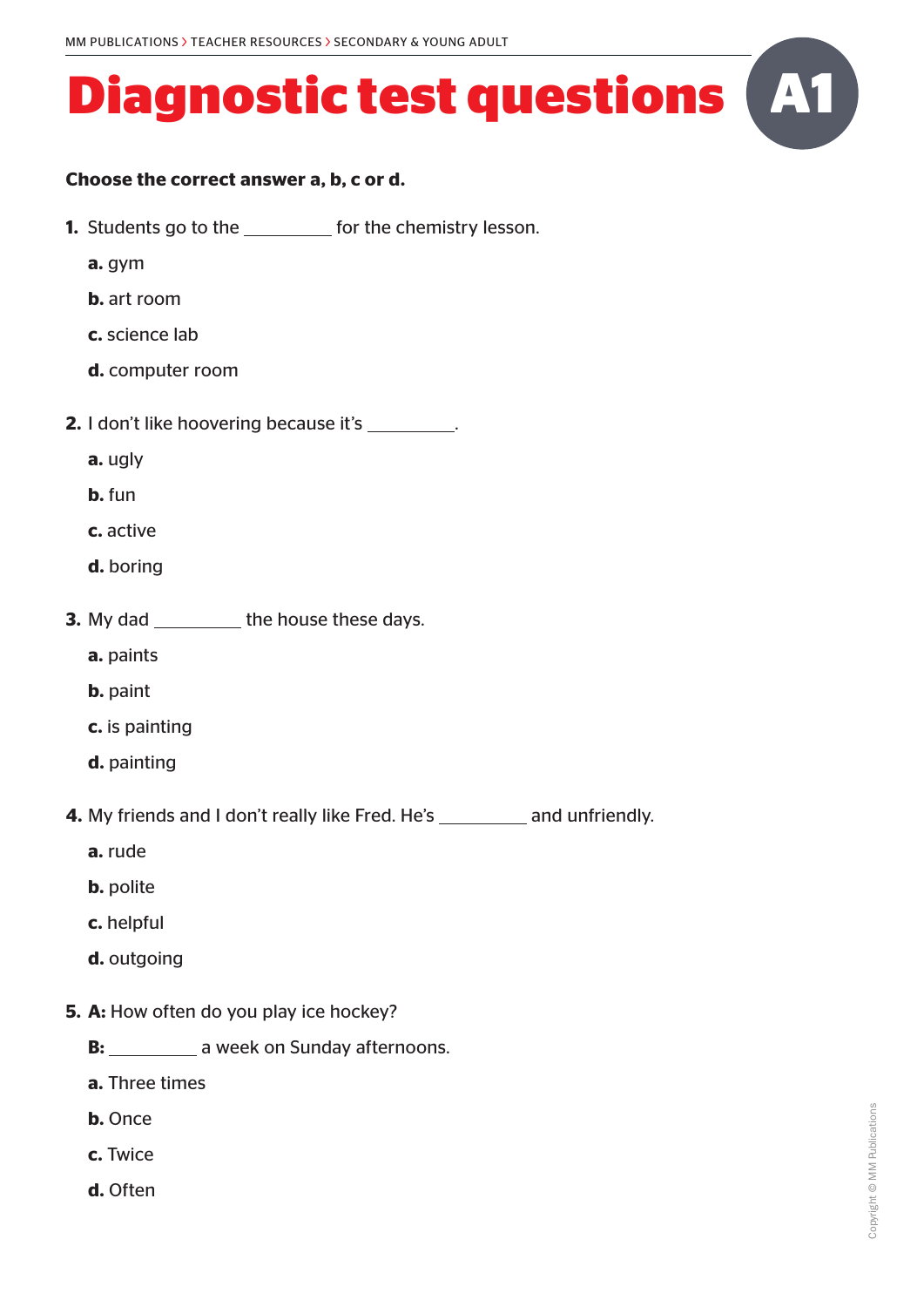- **6.** Maria **born in France but she lives in Spain.** 
	- **a.** am
	- **b.** were
	- **c.** was
	- **d.** be
- **7.** We **a** cave and found some beautiful rocks.
	- **a.** explored
	- **b.** went
	- **c.** travelled
	- **d.** arrived

**8.** These snakes are poisonous, so stay away from

- **a.** it
- **b.** them
- **c.** they
- **d.** their

**9.** My brother got his first job the age of sixteen.

- **a.** in
- **b.** on
- **c.** at
- **d.** to

**10.** Where did you \_\_\_\_\_\_\_\_\_ to play when you were young?

- **a.** used
- **b.** using
- **c.** use
- **d.** uses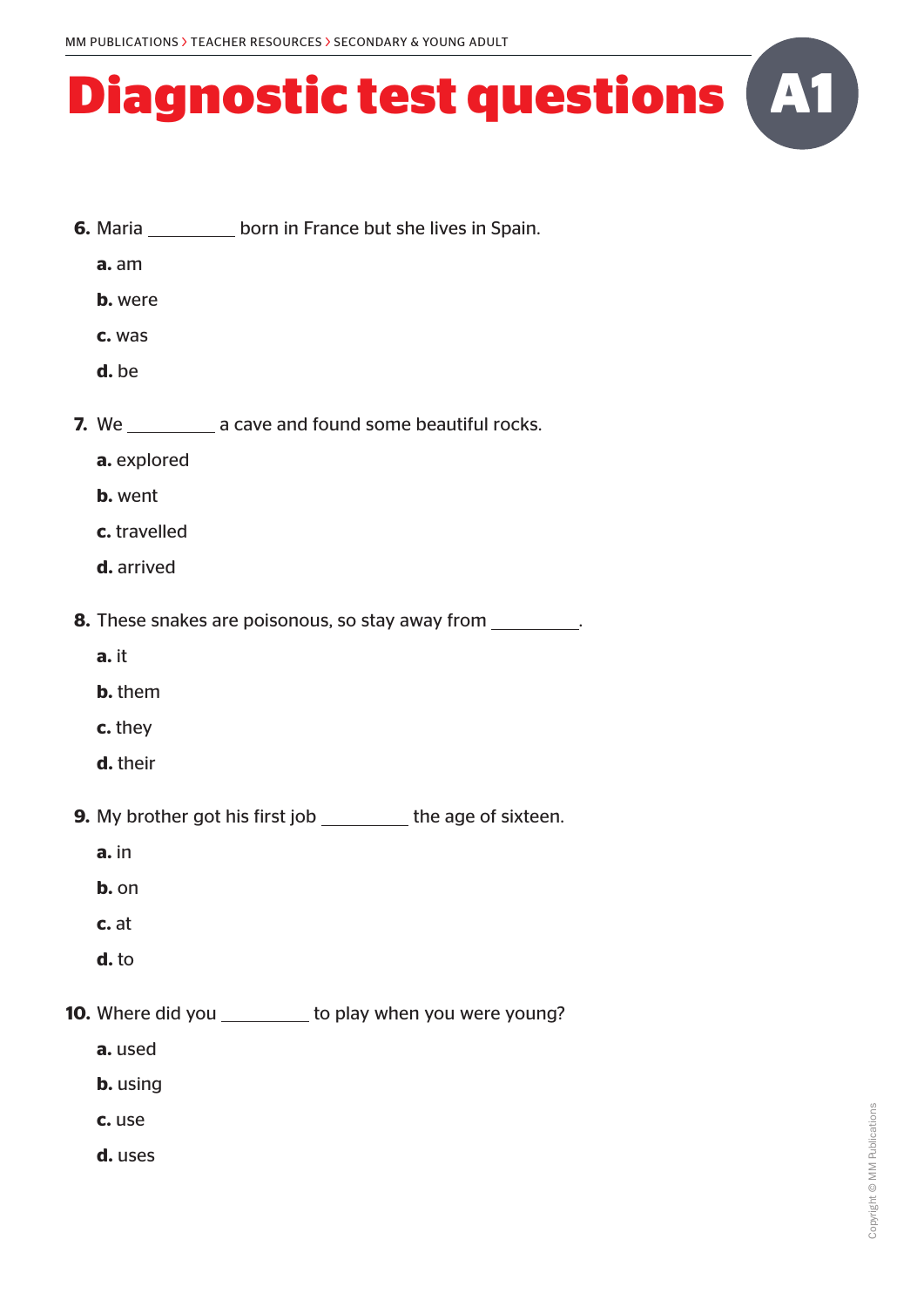- **11.** My dad was listening to the radio he was painting the house.
	- **a.** before
	- **b.** after
	- **c.** until
	- **d.** while
- **12. A.** Was he sleeping when you got home?
	- **B.** No, he ...
		- **a.** wasn't
		- **b.** didn't
		- **c.** weren't
		- **d.** couldn't
- **13.** I can't write. I hurt my \_\_\_\_\_\_\_\_\_ yesterday.
	- **a.** wrist
	- **b.** ankle
	- **c.** back
	- **d.** knee

**14.** You must talk louder in class. The teacher can't you.

- **a.** hear
- **b.** listen
- **c.** see
- **d.** call

**15.** Adam is \_\_\_\_\_\_\_\_\_\_ because his brother broke his mobile phone.

- **a.** lonely
- **b.** lazy
- **c.** strange
- **d.** angry

**A1**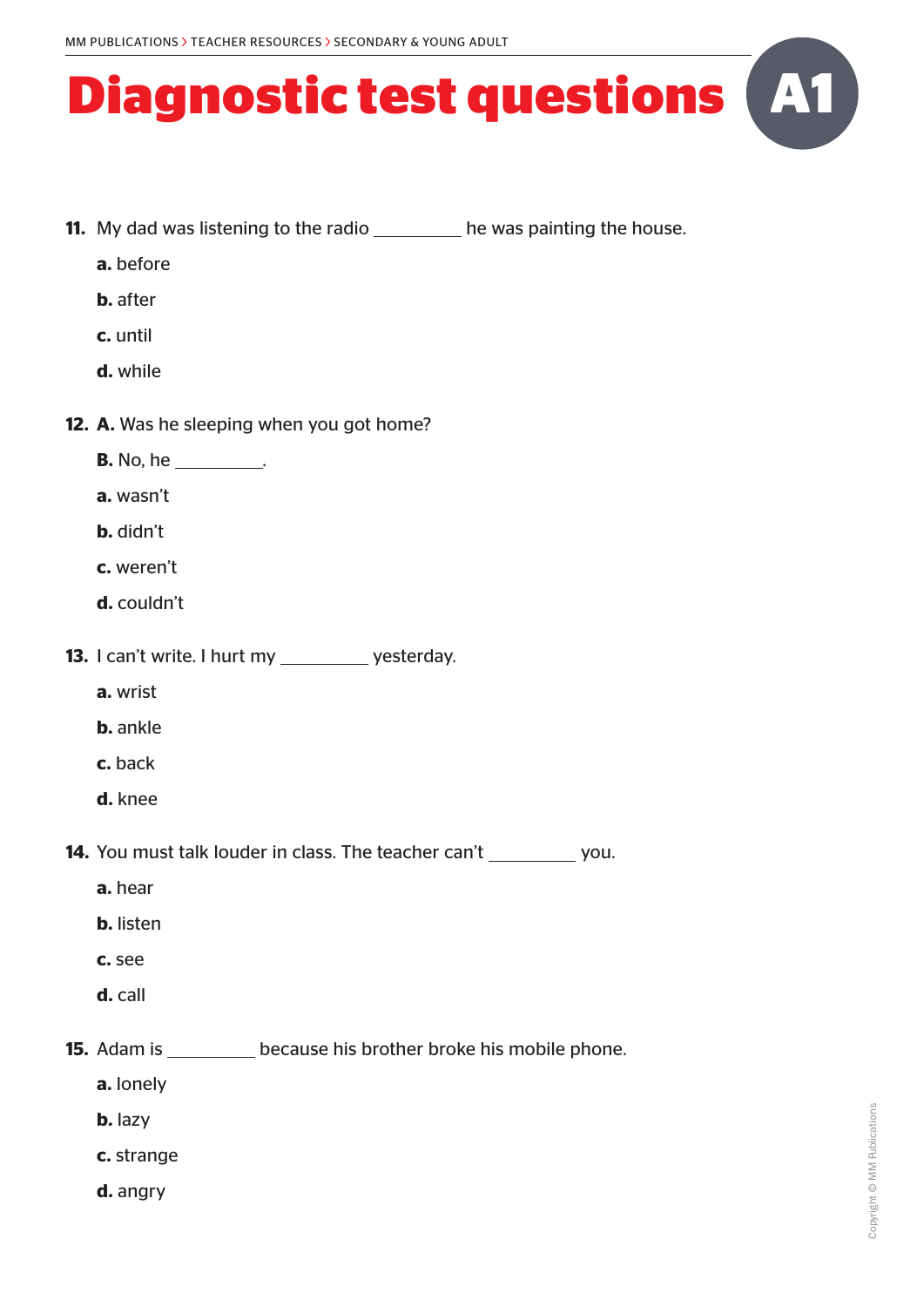- **16.** Go up the road and at the traffic \_\_\_\_\_\_\_\_\_ turn right. **a.** crossings **b.** signs **c.** lights **d.** stops **17.** Nobody is at home tonight so I can have some and quiet. **a.** ideal **b.** peaceful **c.** peace **d.** nice **18. A:** Mr Brown, **I** go out to drink some water? **B:** Yes, of course. **a.** may **b.** let's **c.** why **d.** do **19.** The film isn't as \_\_\_\_\_\_\_\_ as the book. **a.** more popular **b.** most popular **c.** the most popular **d.** popular **20.** Richard was sitting \_\_\_\_\_\_\_\_ me so I couldn't see him. **a.** opposite **b.** behind **c.** between
	- **d.** past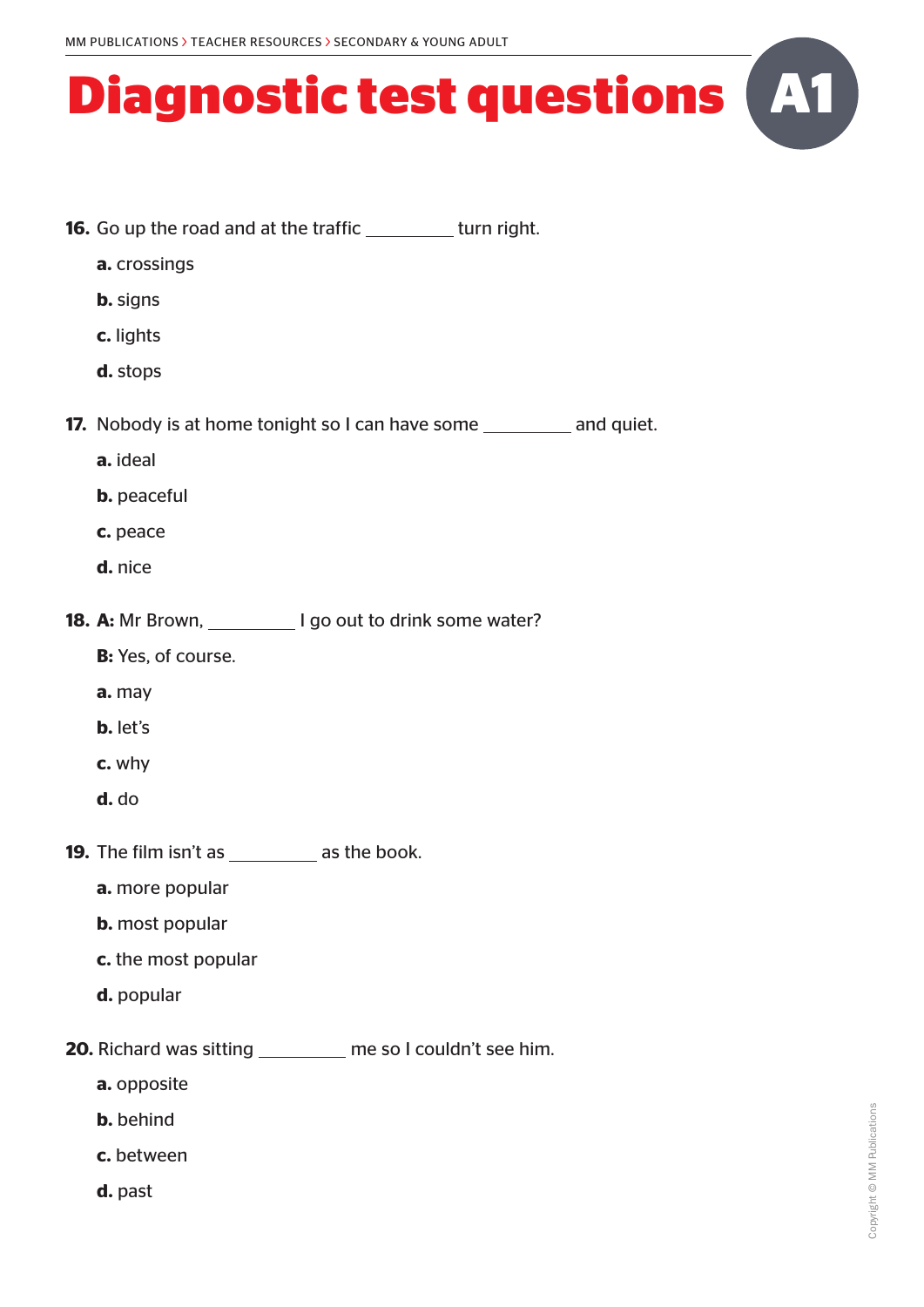- **21.** Let's go for a drive in the \_\_\_\_\_\_\_\_.
	- **a.** environment
	- **b.** transport
	- **c.** countryside
	- **d.** ocean
- **22.** Look at the clouds! It .
	- **a.** going to rain
	- **b.** raining
	- **c.** rains
	- **d.** is going to rain
- **23.** Don't forget to \_\_\_\_\_\_\_\_\_ off the printer before you leave.
	- **a.** go
	- **b.** cut
	- **c.** touch
	- **d.** turn
- **24.** I promise I play football in the living room again.
	- **a.** mustn't
	- **b.** won't
	- **c.** can't
	- **d.** don't

**25.** Can you open a window? It's too hot and I can't in here.

- **a.** feed
- **b.** grow
- **c.** end
- **d.** breathe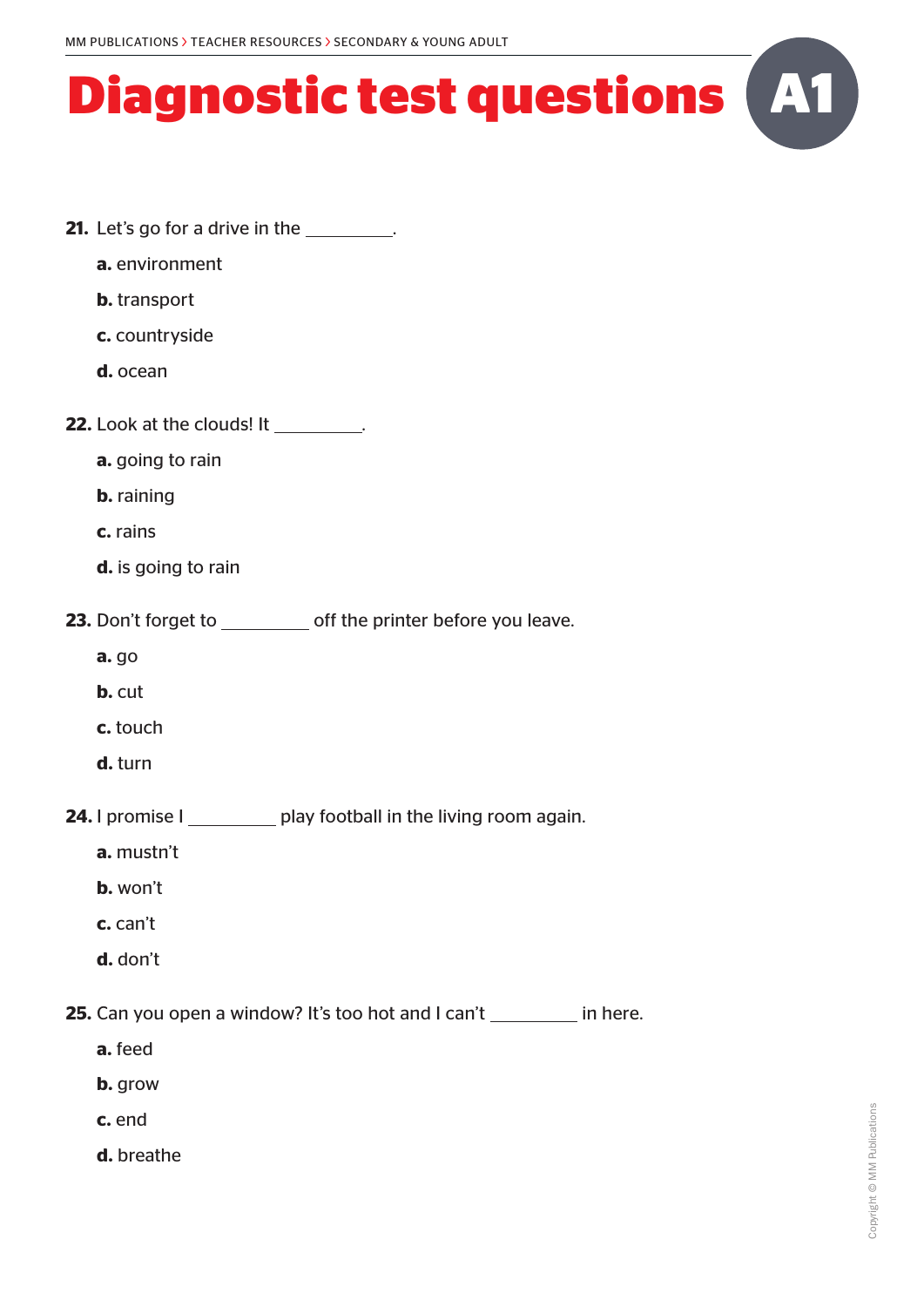- **26.** I watched an interesting wildlife about tigers last night.
	- **a.** forecast
	- **b.** documentary
	- **c.** channel
	- **d.** experience
- **27.** Jodie has \_\_\_\_\_\_\_\_ eaten. That's why she isn't hungry.
	- **a.** already
	- **b.** always
	- **c.** yet
	- **d.** so far

**28.** You wore a uniform when you were at school, 28. You wore a uniform when you were at school,

- **a.** haven't you?
- **b.** weren't you?
- **c.** don't you?
- **d.** didn't you?
- **29.** If you want to join the team, talk to the **...** 
	- **a.** spectator
	- **b.** champion
	- **c.** hero
	- **d.** coach
- **30**. **A:** Have you ever travelled abroad?
	- **B:** Yes, I \_\_\_\_\_\_\_\_\_\_\_ Cairo last spring.
	- **a.** visited
	- **b.** have visited
	- **c.** visiting
	- **d.** visit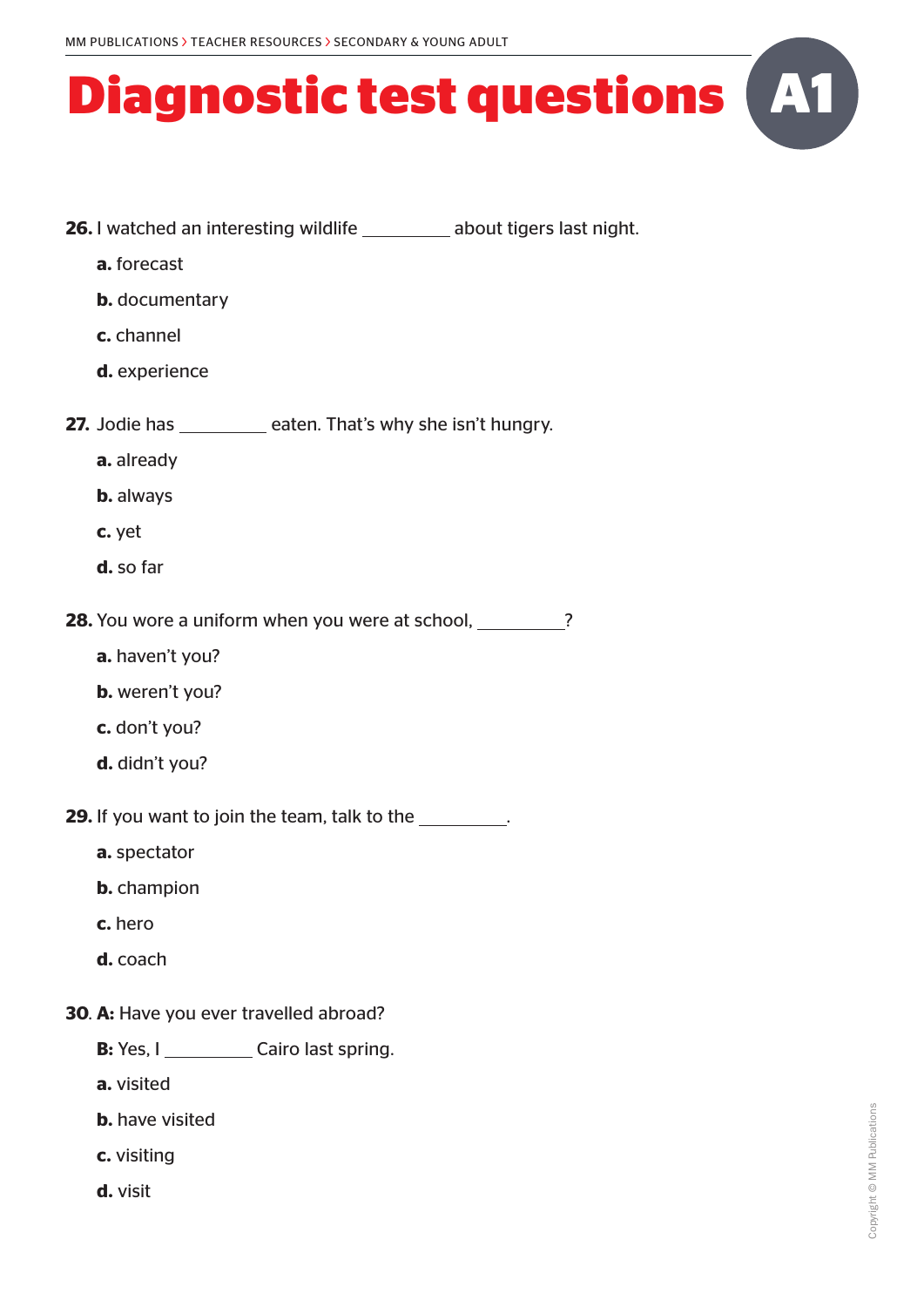- **31.** Jeremy has invited of people to his graduation.
	- **a.** a few
	- **b.** lot
	- **c.** lots
	- **d.** many
- **32.** Tony can't go to the cinema alone. He isn't
	- **a.** too old
	- **b.** too young
	- **c.** old enough
	- **d.** very old
- **33.** When I watched the film I laughed \_\_\_\_\_\_\_\_ loud.
	- **a.** to
	- **b.** on
	- **c.** out
	- **d.** at
- **34.** You've got hats. Can I borrow one?
	- **a.** much
	- **b.** many
	- **c.** a little
	- **d.** a lot
- **35.** Here's your \_\_\_\_\_\_\_\_\_\_\_ and your receipt.
	- **a.** amount
	- **b.** cash
	- **c.** dollars
	- **d.** change